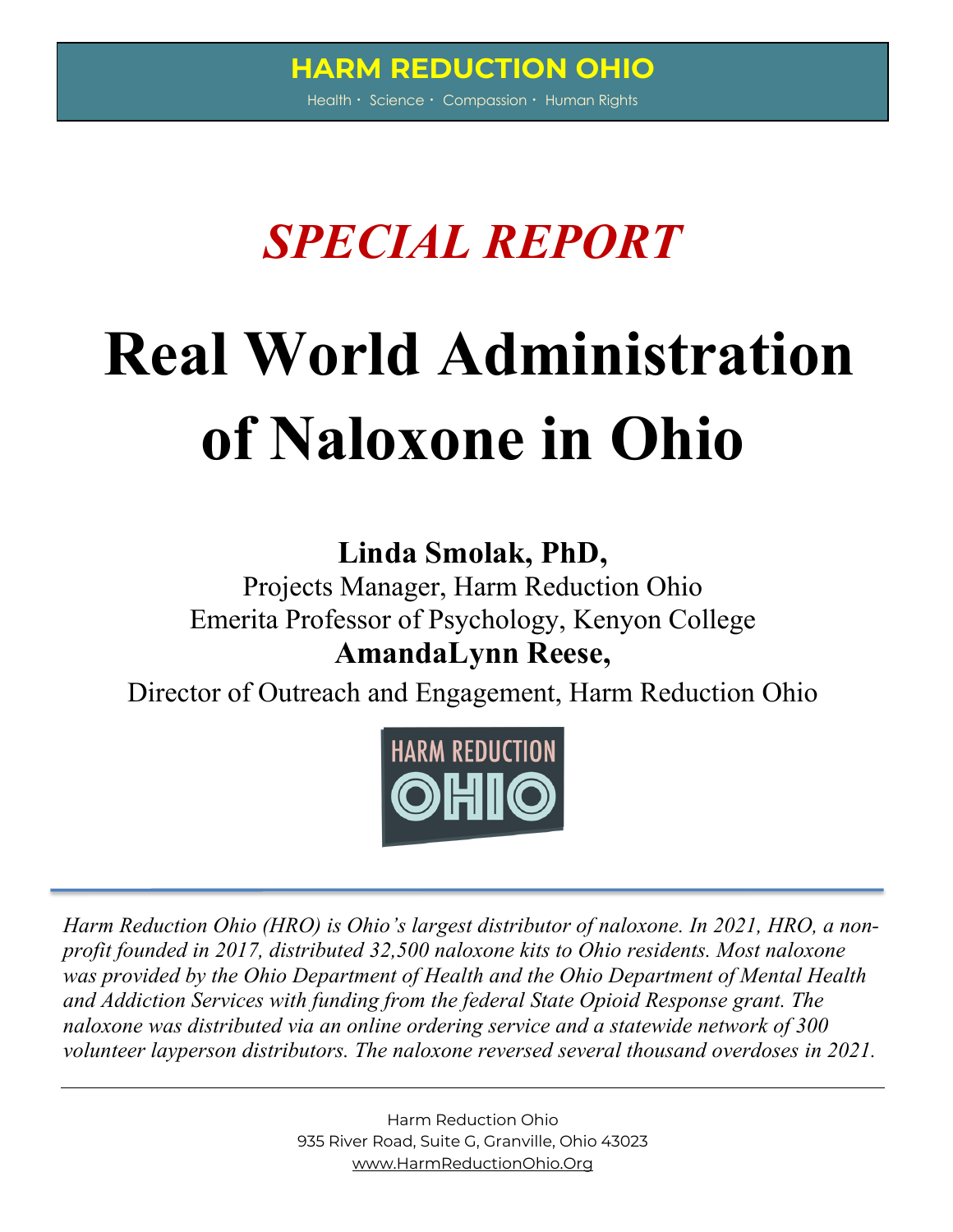## **Real World Administration of Naloxone In Ohio**

June 20, 2022

This brief report summarizes the results of two surveys concerning the real-world use of naloxone in Ohio. In both surveys, people were asked about their actual experiences administering or, in the second survey, receiving naloxone following a suspected or known overdose.

The first survey was designed and conducted by NextDistro as part of Harm Reduction Ohio's online system to order naloxone. Data was collected from people who reported reversing overdoses January 1, 2022, to May 1, 2022. The second survey was designed and conducted by Harm Reduction Ohio (HRO). Data was collected March 1, 2022, to May 5, 2022. Respondents heard about the survey at lay distributor trainings, other events, and HRO's Facebook page. All respondents in both surveys were volunteers who were not reimbursed for their participation in any way. Neither survey asked the respondents to specify when they had revived people or had been revived.

Section I summarizes the results of the NextDistro survey. Section II summarizes the results of the HRO survey. The two are compared where possible in Section III. Section IV is a brief discussion of the results of both surveys, including suggestions for future distribution of and training to use naloxone. The Appendix includes the survey questions with the percentages of various responses for each survey.

#### **Section 1: NextDistro Ohio Reversal Survey**

This survey consisted of 15 questions. The questions primarily focused on the experience of administering naloxone and characteristics of the person receiving the naloxone. There were 119 respondents.

Most people reported using Narcan (62.2%) to revive a friend or acquaintance (52.9%) with an additional 21% reporting reviving a family member or partner. The people being revived were primarily white (83.2%). Most were males (63.9%).

Respondents reported that most of the people they revived had overdosed in the past (75.6%). Most people had reportedly used heroin (58.8%) with fentanyl the next most commonly used (alone or in combination; 51.4%). Most of the overdoses occurred in the person's home (78.2%).

73.9% of the respondents administered 1 or 2 doses of naloxone but 11% gave 4 or more doses. Most were not conscious (68.9%) and only 47.9% were clearly breathing. Most respondents performed rescue breathing (68.1%) and just over half (53.8%) called EMS. In most cases (75.9%), only the respondent administered naloxone.

The person receiving the naloxone survived in 96.6% of the naloxone interventions.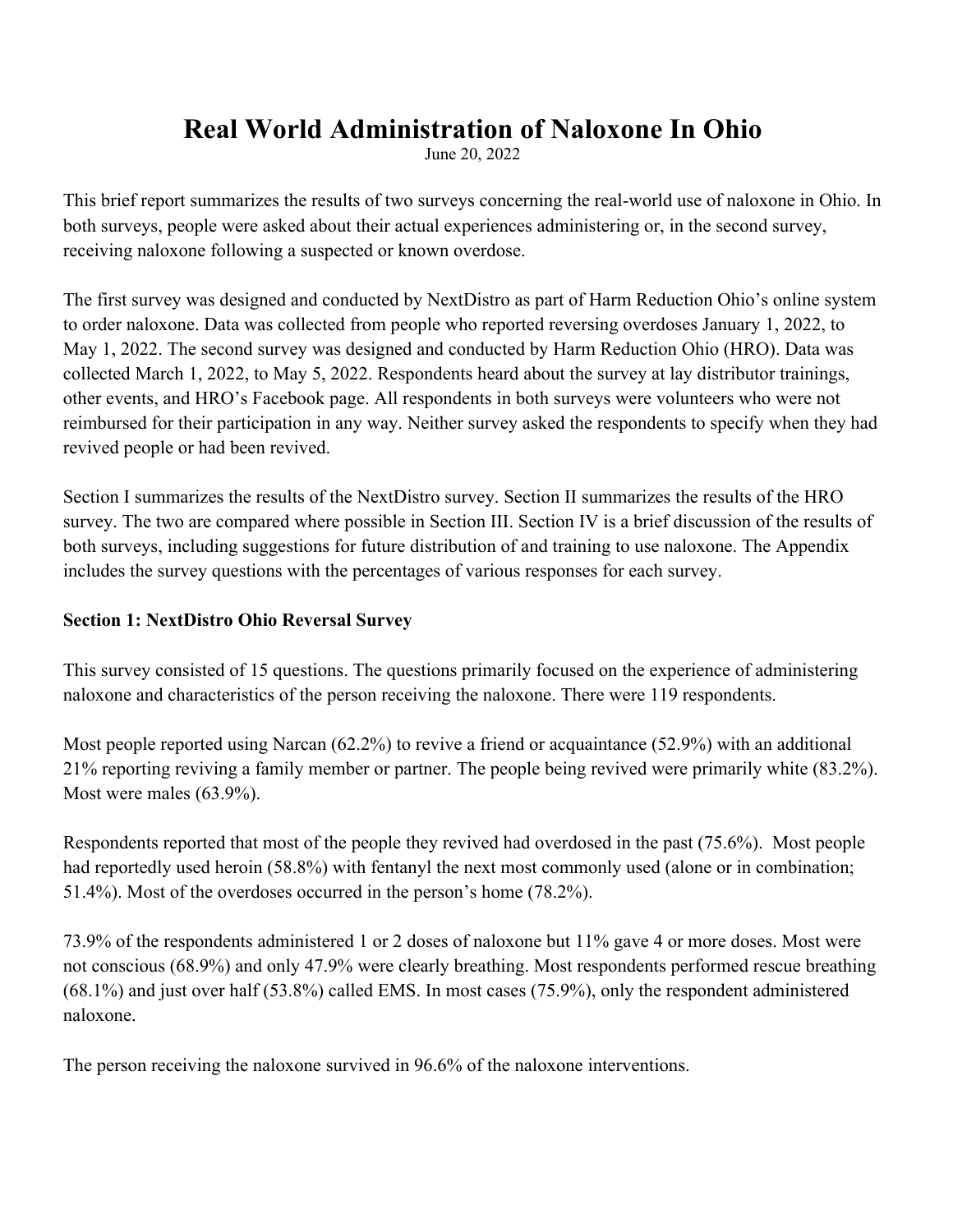#### **Section II: HRO Naloxone Use Survey**

This survey consisted of 11 questions. The respondents were both people who had administered naloxone and people who had received naloxone to reverse an assumed opioid overdose. In this survey, the focus was on the experience of using naloxone. There were a total of 232 respondents. Some of the responses are not included in the tallies because the person had never actually given nor received naloxone. Other times, people skipped a particular question. The detailed information in the Appendix provides the specific number of respondents answering each question.

Most of the respondents had administered naloxone (80.6%) and a smaller group had received it (33.3%). Narcan was used in most revival attempts (75.1%).

Most respondents provided rescue breathing (67.3%) and 55.8% called EMS at least some of the time. 66% report waiting two or three minutes between doses. Most of the respondents (63.4%) said they had given or received one or two doses of Narcan. When people needed multiple doses, they had most commonly used fentanyl only (48.1%) and another 44.4% had used other opioids (perhaps mixed with fentanyl).

Most (61.9%) had not seen or experienced any side effects from naloxone. When side effects were evident, they were most commonly symptoms of withdrawal such as: agitation/restlessness/irritation (78.2%) or gastrointestinal symptoms such as vomiting (46.2%). 23.7% said they noticed more side effects when more than 2 doses of naloxone were given.

#### **Section 3: Overlapping Survey Questions**

The two surveys had 5 questions that overlapped in content, though not in precise wording of the question or the possible responses. This table shows the responses to those questions in each of the surveys:

| Question         | <b>NEXT %</b>                                                                            | HRO %                                                                                    |
|------------------|------------------------------------------------------------------------------------------|------------------------------------------------------------------------------------------|
| Type of naloxone | Narcan/Nasal = $62.2\%$<br>$IM = 37\%$                                                   | Narcan/Nasal = $78.2\%$<br>$IM = 18.5%$                                                  |
| Number of Doses  | One = $16.8%$<br>Two = $57.1\%$<br>Three = $13.4%$<br>Four = $7.6\%$<br>Five + = $3.4\%$ | One = $15.7\%$<br>Two = $47.7\%$<br>Three = $24.9%$<br>Four = $6.1\%$<br>$Five + = 5.1%$ |
| Drug suspected   | Fentanyl only = $16.9\%$<br>Meth = $11.3%$                                               | Fentanyl only = $48.1\%$<br>Meth = $2.6%$                                                |

#### **Comparison of responses to NEXT and HRO surveys' overlapping questions**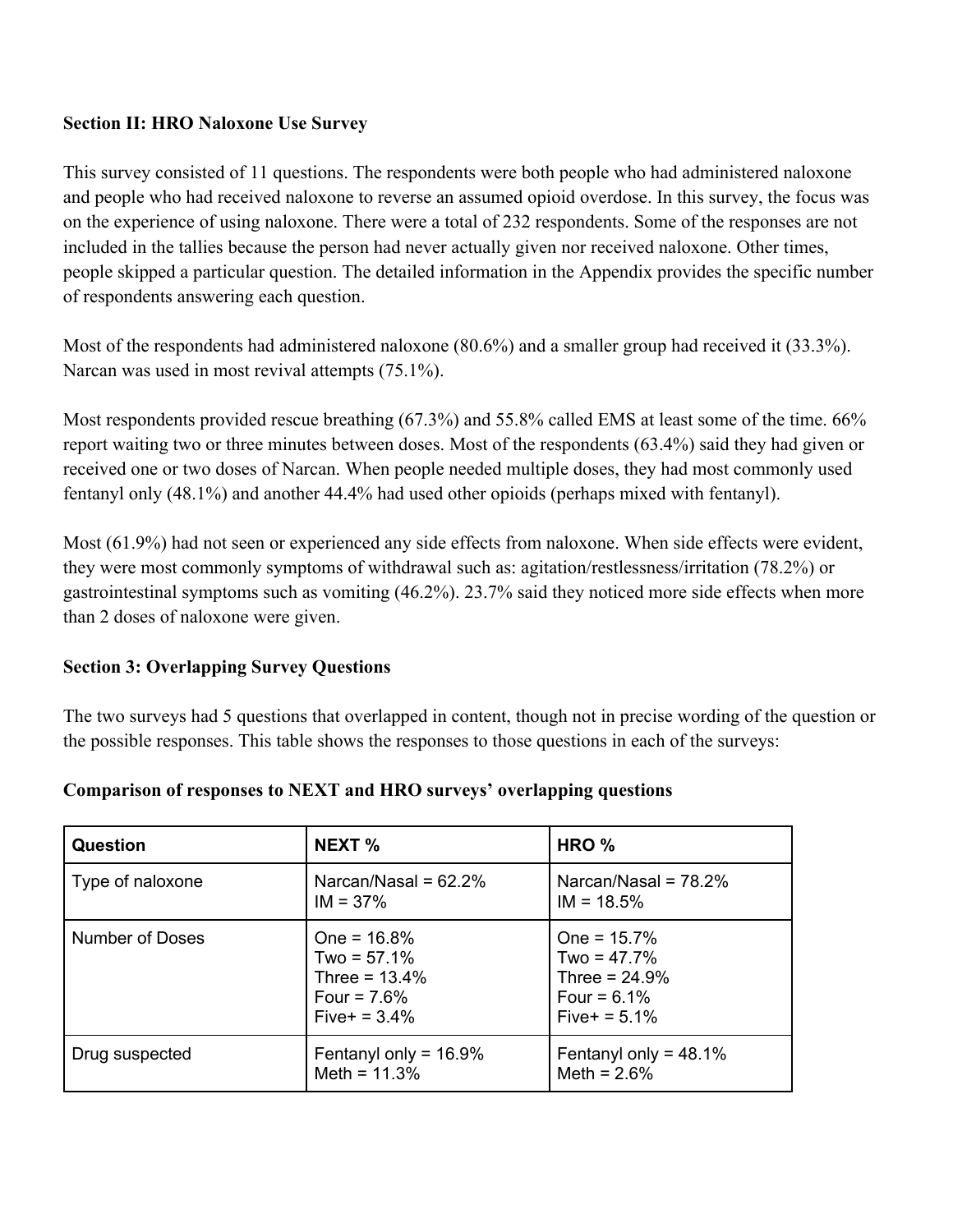| Rescue Breathing? | $Yes = 68.1\%$<br>$No = 27.7%$ | $Yes = 67.3\%$<br>$No = 32.6\%$ |
|-------------------|--------------------------------|---------------------------------|
| Call 911          | $No = 35.3 %$                  | $No = 44.2%$                    |

#### **Section IV: Conclusions**

Taken together, the surveys provide an interesting glimpse into the real-world experiences of Ohioans using naloxone. First, it is evident from both surveys that a large majority of people are using naloxone in the correct circumstance, i.e., when they suspect an opioid overdose. It is possible that even when non-opioids are the primary drug used that they suspect the other drugs are cut with fentanyl. A substantial majority of people in the Next Survey knew the person they were trying to revive well and likely knew their drug preferences. This is likely also true in the HRO survey. The Next data make it evident that the overdoses they are reversing are indeed emergencies, with almost 45% of people experiencing overdoses found not breathing and more than ⅔ unconscious.

Both surveys make it abundantly clear that people administering naloxone prefer to use a nasal spray. Narcan is the one cited most frequently, but that may be an artifact of availability. Narcan is more commonly available than Kloxxado, for example. There is reason to expect that more people may prefer Kloxxado as they learn more about it. HRO's outreach lay distributors are increasingly requesting Kloxxado (our current policy is only to provide it when asked). For example, between March 1 and April 12, HRO sent 1228 Narcan, 400 IM, and 84 Kloxxado kits to our lay distributors. Between May 3 and June 15, the comparable numbers were 1,492 Narcans, 347 IMs, and 360 Kloxxados. It would be premature to call the increase in Kloxxado a trend, but it continues to be clear that nasal delivery is the preferred method. Nonetheless, a substantial minority of people (nearly 40% in the Next survey, almost 20% in the HRO survey) preferred IM. This suggests that the continued availability of both forms of naloxone is important.

In both surveys, most respondents reported following recommendations in using 1-2 doses of naloxone, providing rescue breathing, and calling EMS. However, a worrisomely large minority do not provide rescue breathing. Even larger minorities (over ⅓ of respondents in each survey) do not call EMS. If, as especially the HRO survey suggests, people are finding it harder to revive people (i.e., more naloxone is needed than in the past), rescue breathing and calling EMS may be increasingly crucial in order to save lives.

Naloxone does not seem to create life-threatening side effects, even at higher doses. However, there is evidence that, as expected, some people experience symptoms of withdrawal after receiving naloxone. This is concerning because withdrawal symptoms can be sufficiently painful or uncomfortable to lead people to use again. Neither survey asked whether those administering naloxone stayed with the person who received it to ensure that this doesn't happen. That is an important piece of information to get in future research.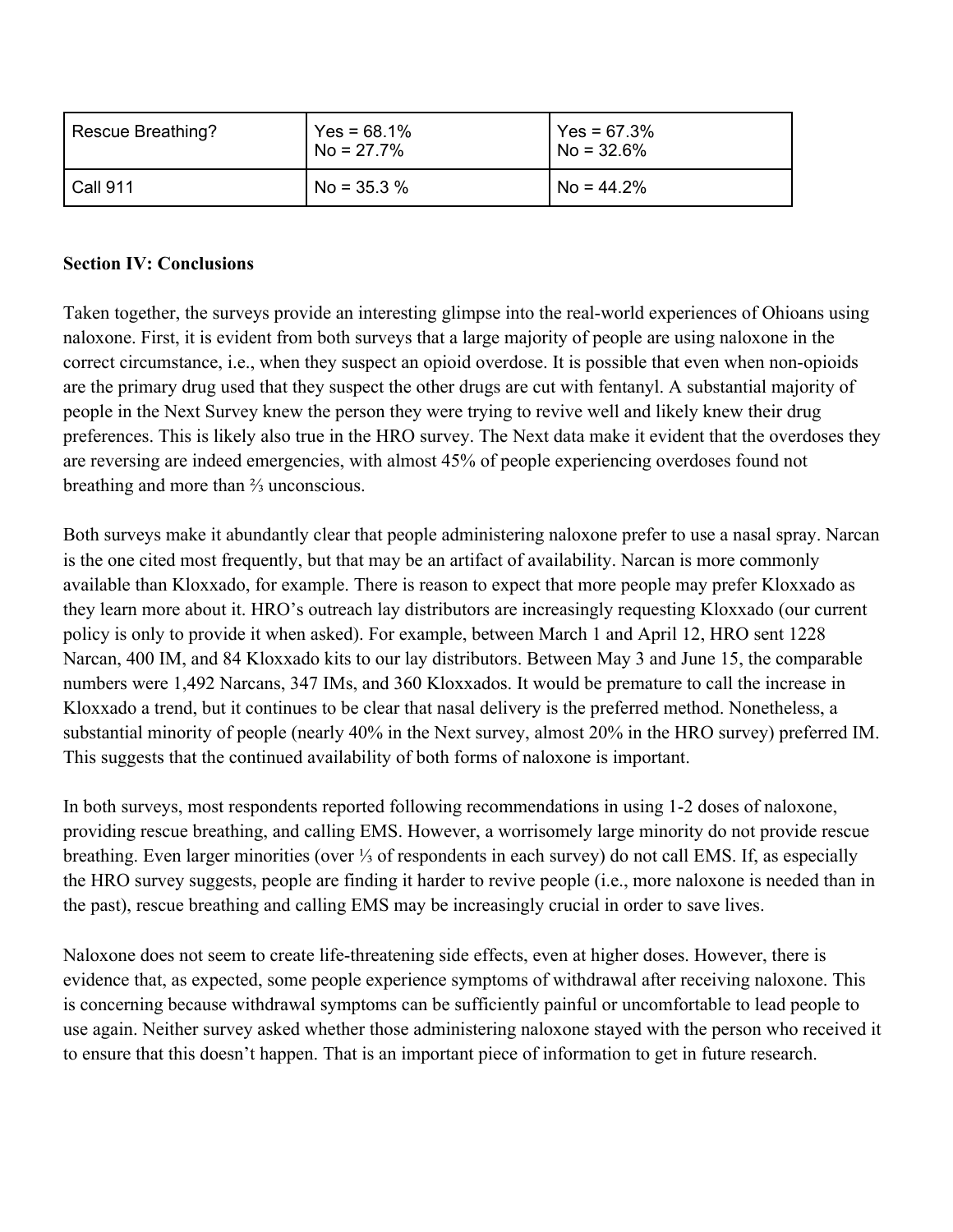As already noted, most people used naloxone as per the directions. However, about  $\frac{1}{4}$  of the Next respondents and ⅓ of the HRO respondents reported using 3 or more doses. Furthermore, about 14% of the HRO respondents indicated that they wait a minute or less between doses. Situations where extra doses are given close together raise concerns about increased side effects. The number of people giving 3 or more doses raises concerns that naloxone may be losing some of its effectiveness in counteracting overdoses. More research is needed to address these concerns. In the meantime, the data do underscore the importance of providing rescue breathing and calling 911. This may mean improving training, particularly when people receive naloxone at events or in street outreach where training may be limited. Improving knowledge about and the breadth of Ohio's Good Samaritan Law would likely increase people's willingness to call EMS.

Finally, almost all of the people receiving naloxone in the Next survey survived their overdose. While this may be partly due to sample selection bias, it also makes it clear that widespread distribution of and training about administering naloxone is an important tool in reducing Ohio's deaths from accidental drug overdoses.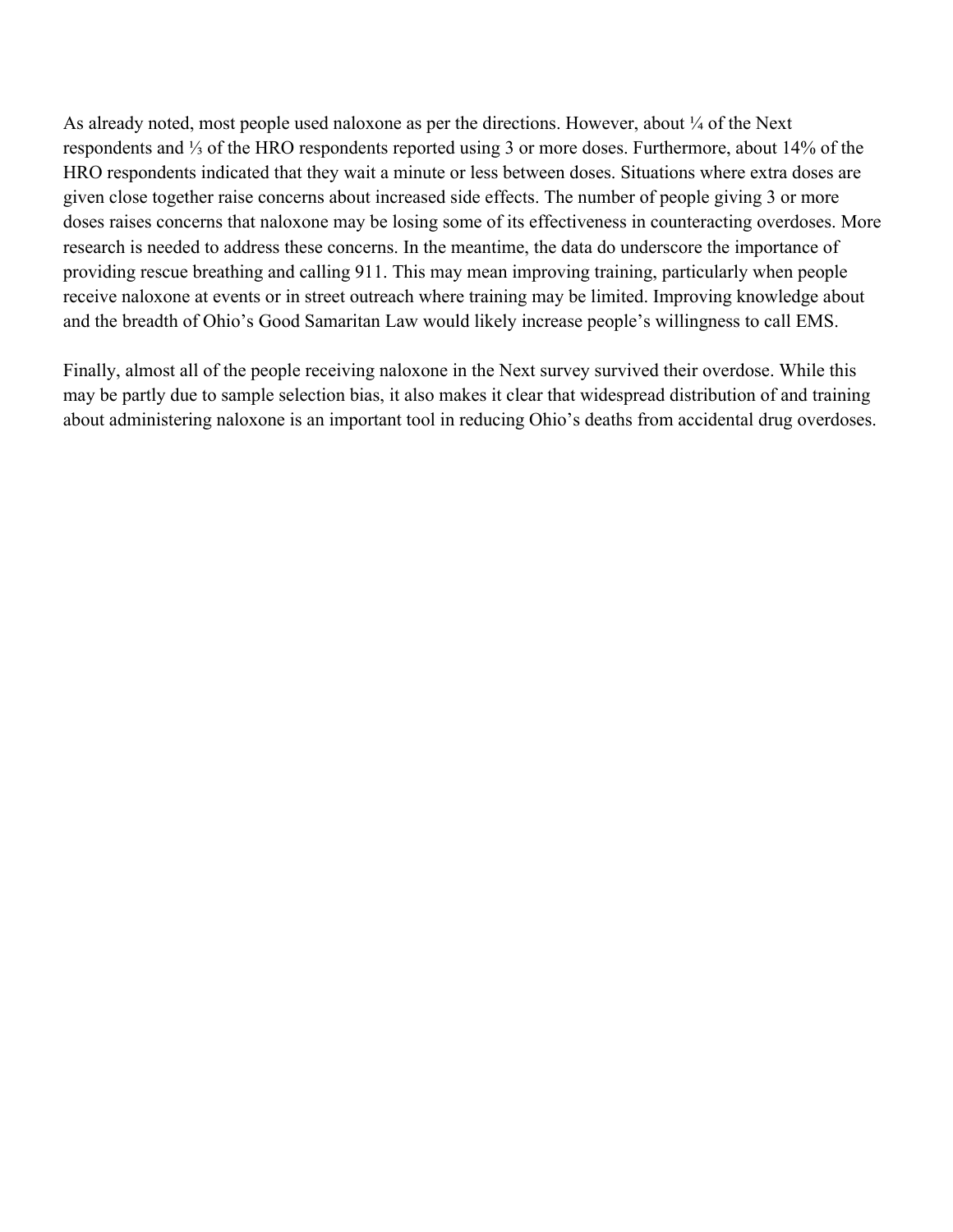## **Appendix**

### **NextDistro Survey**

| <b>Type of naloxone used</b>                |                |       |
|---------------------------------------------|----------------|-------|
| Nasal Spray/Narcan                          | 74             | 62.2% |
| Intramuscular                               | 44             | 37.0% |
| Evzio                                       | 1              | 0.8%  |
| Responses                                   | 119            |       |
| <b>Relationship to person who overdosed</b> |                |       |
| Friend or acquaintance                      | 63             | 52.9% |
| Stranger                                    | 18             | 15.1% |
| <b>Family Member</b>                        | 15             | 12.6% |
| Self                                        | 6              | 5.0%  |
| Patient/Client                              | 3              | 2.5%  |
| Spouse/Partner                              | 10             | 8.4%  |
| Prefer not to say                           | $\overline{4}$ | 3.4%  |
| Responses                                   | 119            |       |
|                                             |                |       |
|                                             |                |       |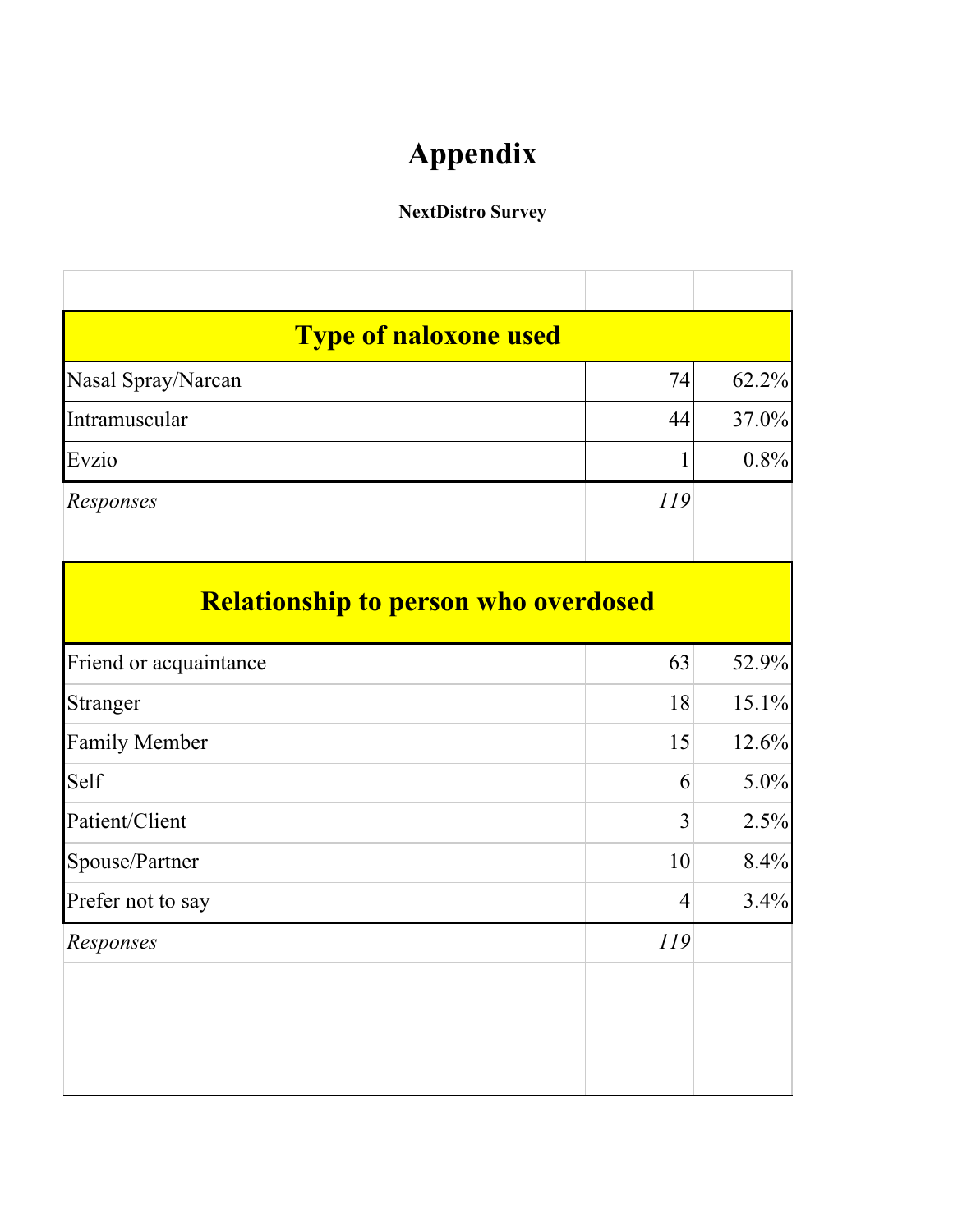| <b>How many doses used</b> |                |       |
|----------------------------|----------------|-------|
| $\mathbf{1}$               | 20             | 16.8% |
| $\overline{2}$             | 68             | 57.1% |
| $\overline{3}$             | 16             | 13.4% |
| $\overline{4}$             | 9              | 7.6%  |
| $5+$                       | $\overline{4}$ | 3.4%  |
| Don't recall               | $\overline{2}$ | 1.7%  |
| Responses                  | 119            |       |
|                            |                |       |
| <b>Gender</b>              |                |       |
| Male                       | 76             | 63.9% |
| Female                     | 40             | 33.6% |
| Transgender                | $\overline{2}$ | 1.7%  |
| Not sure                   | 1              | 0.8%  |
| Responses                  | 119            |       |
|                            |                |       |
| <b>Race/Ethnicity</b>      |                |       |
| Caucasian/White            | 99             | 83.2% |
| African-American/Black     | 10             | 8.4%  |
| Hispanic/Latinx            | $\overline{2}$ | 1.7%  |
| Not sure                   | 8              | 6.7%  |
| Responses                  | 119            |       |
|                            |                |       |
|                            |                |       |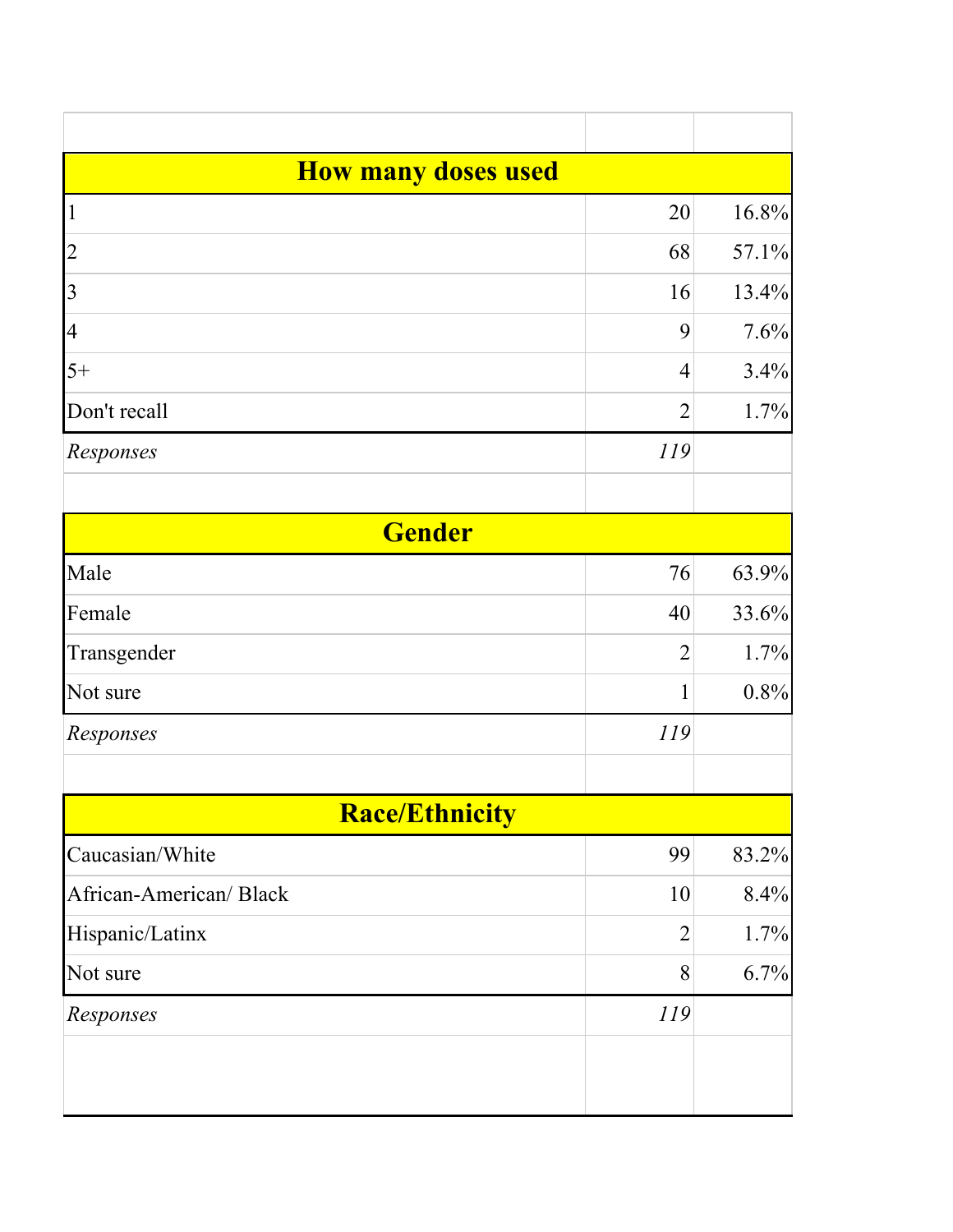| Has person experienced overdose in the past     |     |       |
|-------------------------------------------------|-----|-------|
| Yes                                             | 90  | 75.6% |
| No                                              | 8   | 6.7%  |
| Not sure                                        | 21  | 17.6% |
| Responses                                       | 119 |       |
|                                                 |     |       |
| <b>How was drug used</b>                        |     |       |
| Inject heroin                                   | 59  | 49.6% |
| Sniff heroin                                    | 11  | 9.2%  |
| Other drugs/No heroin                           | 20  | 16.8% |
| Not sure if heroin used                         | 15  | 12.6% |
| Use heroin but unsure if that was drug involved | 14  | 11.8% |
| Responses                                       | 119 |       |
|                                                 |     |       |
|                                                 |     |       |
|                                                 |     |       |
|                                                 |     |       |
|                                                 |     |       |
|                                                 |     |       |
|                                                 |     |       |
|                                                 |     |       |
|                                                 |     |       |
|                                                 |     |       |
|                                                 |     |       |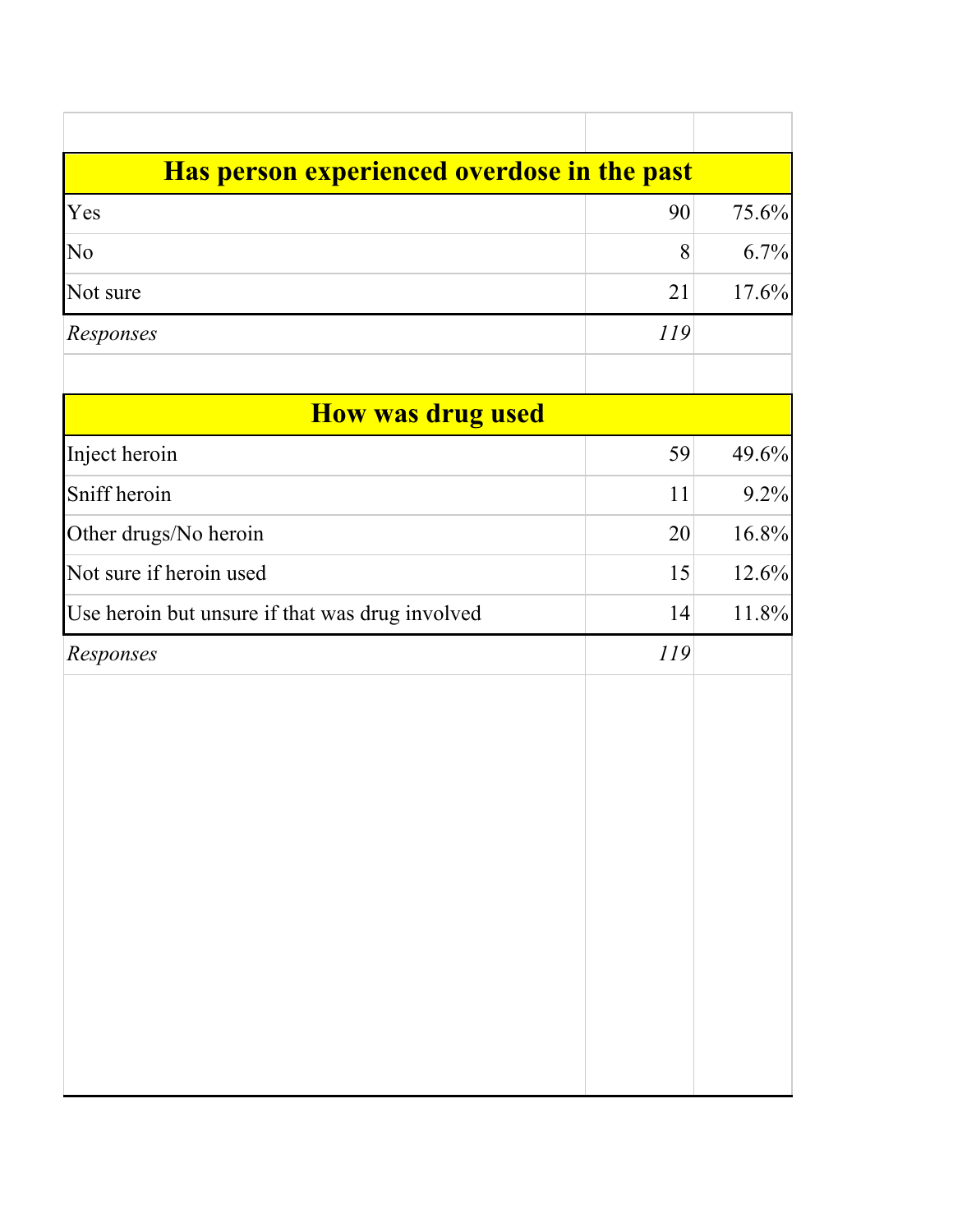| <b>Had person used anything else</b>               |                |       |
|----------------------------------------------------|----------------|-------|
| Fentanyl along or in combination with another drug | 61             | 34.5% |
| Fentanyl only                                      | 30             | 16.9% |
| Meth                                               | 20             | 11.3% |
| Meth and fentanyl                                  | 13             | 7.3%  |
| Pain pills                                         | 11             | 6.2%  |
| Cocaine                                            | 8              | 4.5%  |
| Cocaine and fentanyl                               | 3              | 1.7%  |
| Cocaine and meth                                   | $\overline{2}$ | 1.1%  |
| <b>Benzos</b>                                      | 7              | 4.0%  |
| Benzos and fentanyl                                | 6              | 3.4%  |
| Benzos and meth                                    | 3              | 1.7%  |
| Methadone                                          | 5              | 2.8%  |
| Alcohol                                            | $\overline{4}$ | 2.3%  |
| Something else                                     | $\overline{4}$ | 2.3%  |
| Responses                                          | 177            |       |
| Excluded: Left blank                               | 26             |       |
|                                                    |                |       |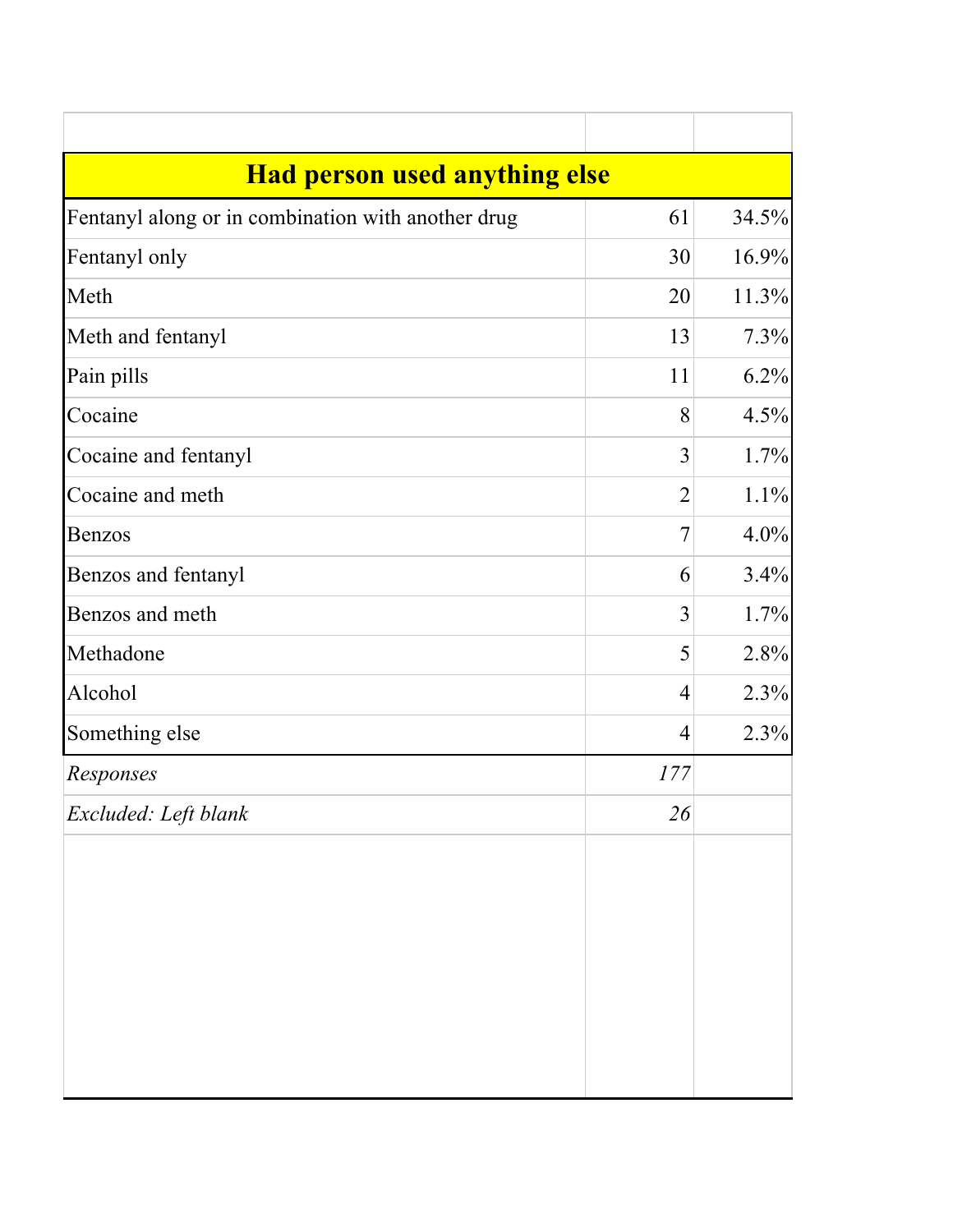| <b>Location of overdose</b>                       |                |       |
|---------------------------------------------------|----------------|-------|
| Someone's home or apartment                       | 93             | 78.2% |
| Public Place OUTSIDE (park, street, sidewalk)     | 12             | 10.1% |
| Business (store, restaurant, bar)                 | $\overline{4}$ | 3.4%  |
| Public Place INSIDE (excluding school or library) | 1              | 0.8%  |
| College or trade school                           | 1              | 0.8%  |
| Shelter of supportive housing                     | 1              | 0.8%  |
| Other                                             | 7              | 5.9%  |
| Responses                                         | 119            |       |
|                                                   |                |       |
| Was person conscious before naloxone used         |                |       |
| Yes                                               | 33             | 27.7% |
| No                                                | 82             | 68.9% |
| Unknown                                           | 4              | 3.4%  |
| Responses                                         | 119            |       |
|                                                   |                |       |
| Was person breathing before naloxone used         |                |       |
| Yes                                               | 57             | 47.9% |
| No                                                | 53             | 44.5% |
| Unknown                                           | 9              | 7.6%  |
| Responses                                         | 119            |       |
|                                                   |                |       |
|                                                   |                |       |
|                                                   |                |       |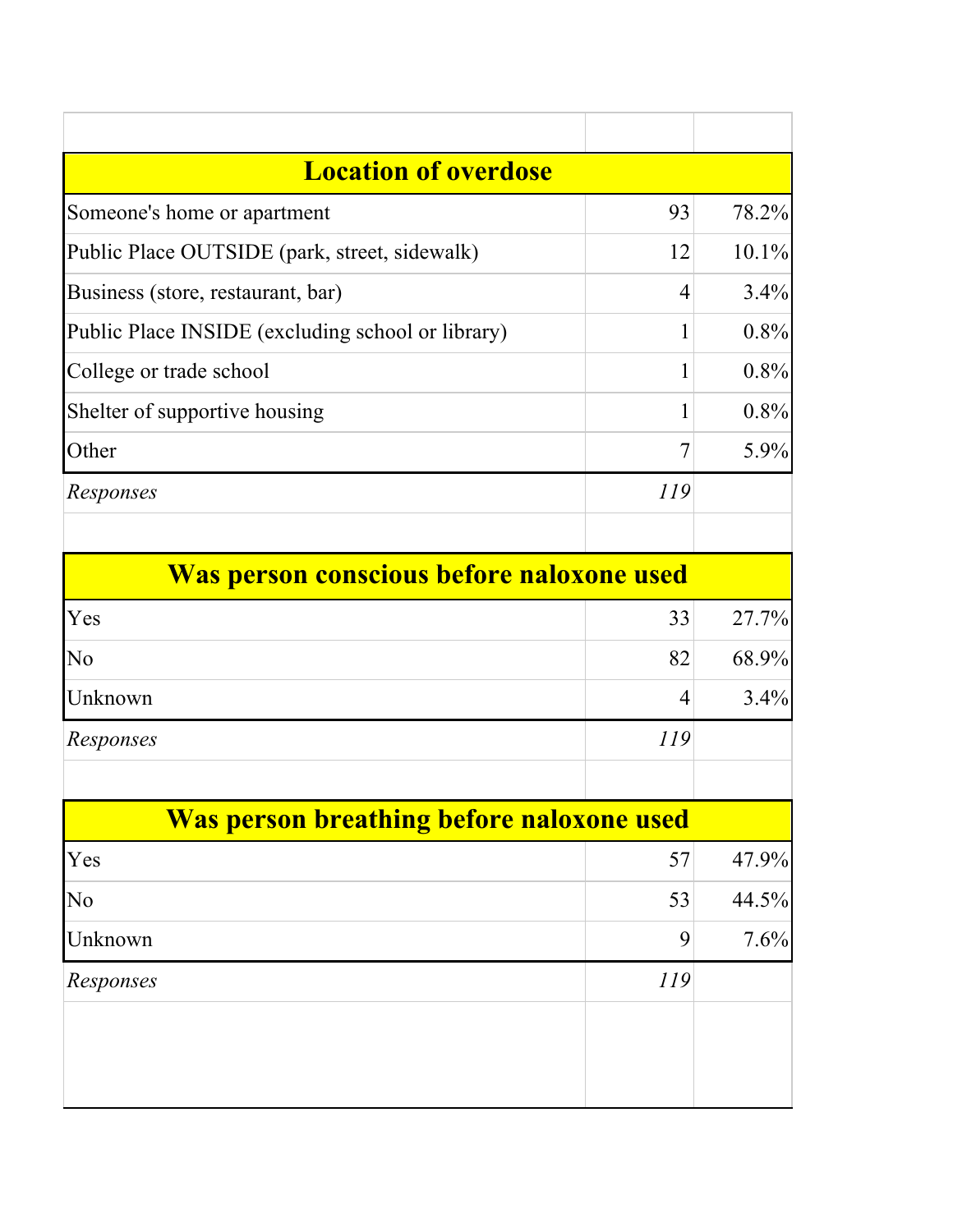| <b>Was rescue breathing performed</b> |                |       |
|---------------------------------------|----------------|-------|
| Yes                                   | 81             | 68.1% |
| No                                    | 33             | 27.7% |
| Unknown                               | 5              | 4.2%  |
| Responses                             | 119            |       |
| <b>Was EMS called</b>                 |                |       |
| Yes                                   | 64             | 53.8% |
| No                                    | 42             | 35.3% |
| Unknown                               | 13             | 10.9% |
| Responses                             | 119            |       |
|                                       |                |       |
| More than one person give naloxone    |                |       |
| Yes                                   | 24             | 22.2% |
| No                                    | 82             | 75.9% |
| Unknown                               | $\overline{2}$ | 1.9%  |
| Responses                             | 108            |       |
|                                       |                |       |
| <b>Did the person survive</b>         |                |       |
| Yes                                   | 115            | 96.6% |
| No                                    | $\overline{2}$ | 1.7%  |
| Don't know                            | $\overline{2}$ | 1.7%  |
| Responses                             | 119            |       |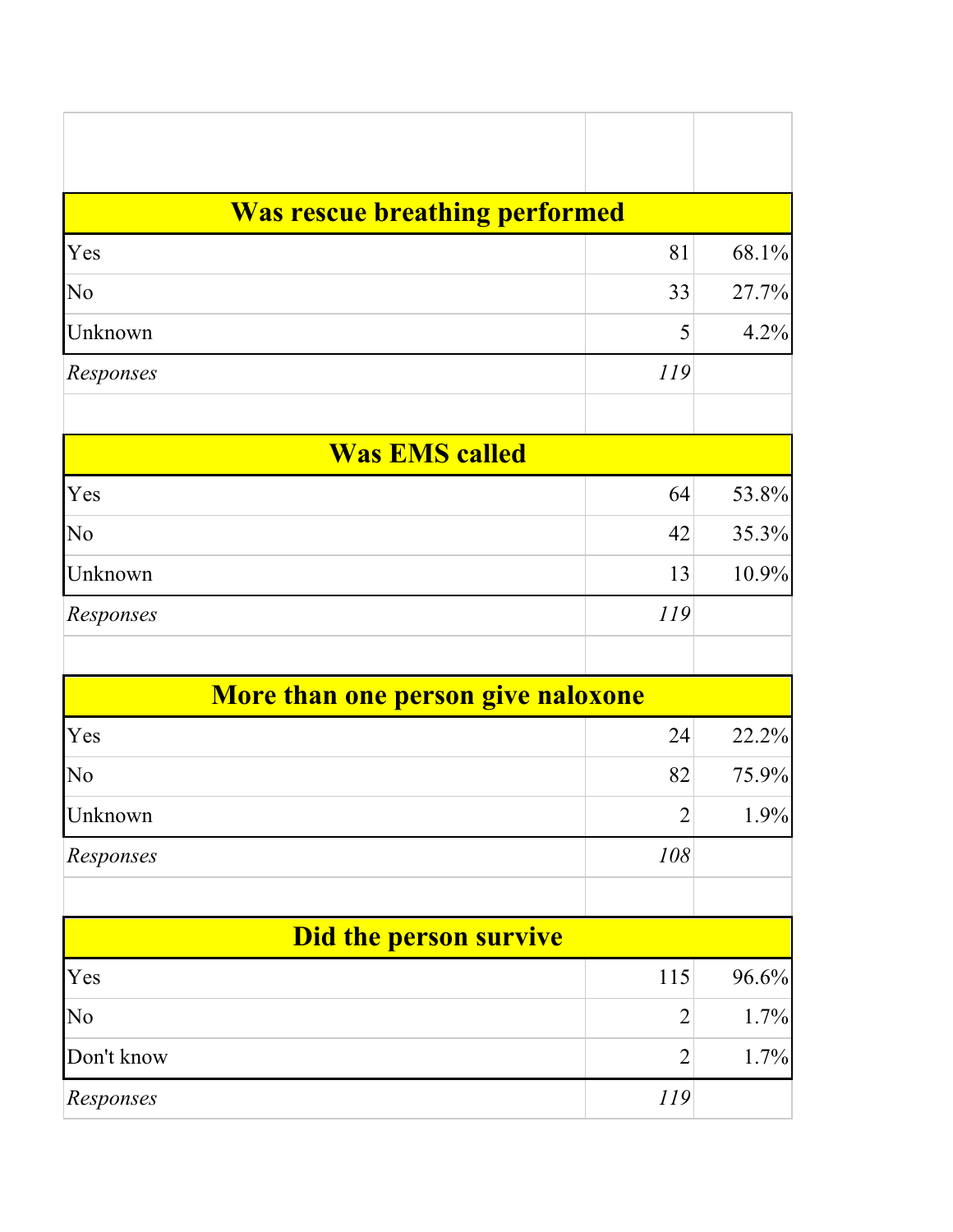## **Harm Reduction Ohio Survey**

May 12, 2022 Total  $N = 232$ 

- 1. How many times have you used naloxone to try to revive someone from an overdose? (232)\*
	- a. Never 19.4% (45)\*\*
	- b. Once 17.7% (41)
	- c. 2-4 times 28% (65)
	- d. 5-8 times 11.6% (27)
	- e. More than 8 times 23.3% (54)
- 2. How many times have you been revived from overdose yourself with naloxone? (232)
	- a. Never 66.7% (154)
	- b. Once 10% (23)
	- c. 2-4 times 15.6% (36)
	- d. 5-8 times 2.6% (6)
	- e. More than 8 times 5.2% (12)

*Some people have never given nor received naloxone for a suspected overdose. Using the answers from Questions 1 & 2, I filtered those people out. So the following questions (3- 11 only represent answers from people who have given and/or received naloxone).* 

3. How do you usually administer or receive naloxone for an overdose? (195)

| a. Narcan nasal spray kit        | $75.1\%$ (148) |
|----------------------------------|----------------|
| b. Nasal self-assembled atomizer | $2.6\%$ (5)    |
| c. Kloxxado Nasal Spray          |                |
| d. Other nasal spray             | $0.5\%$ (1)    |
| e. Intramuscular                 | 18.5% (36)     |
| f. Intravenous                   | $2.0\%$ (4)    |
| g. In the bone (IO Drill)        | $0.5\%$ (1)    |
|                                  |                |

- 4. When you use naloxone, do you also provide rescue breathing? (196)
	- a. Yes 67.3% (132)
	- b. No  $32.6\%$  (64)
- 5. How long do you usually wait between naloxone doses? (188)
	- a. 1 minute or less 13.8% (26)
	- b. 2 minutes 38.3% (72)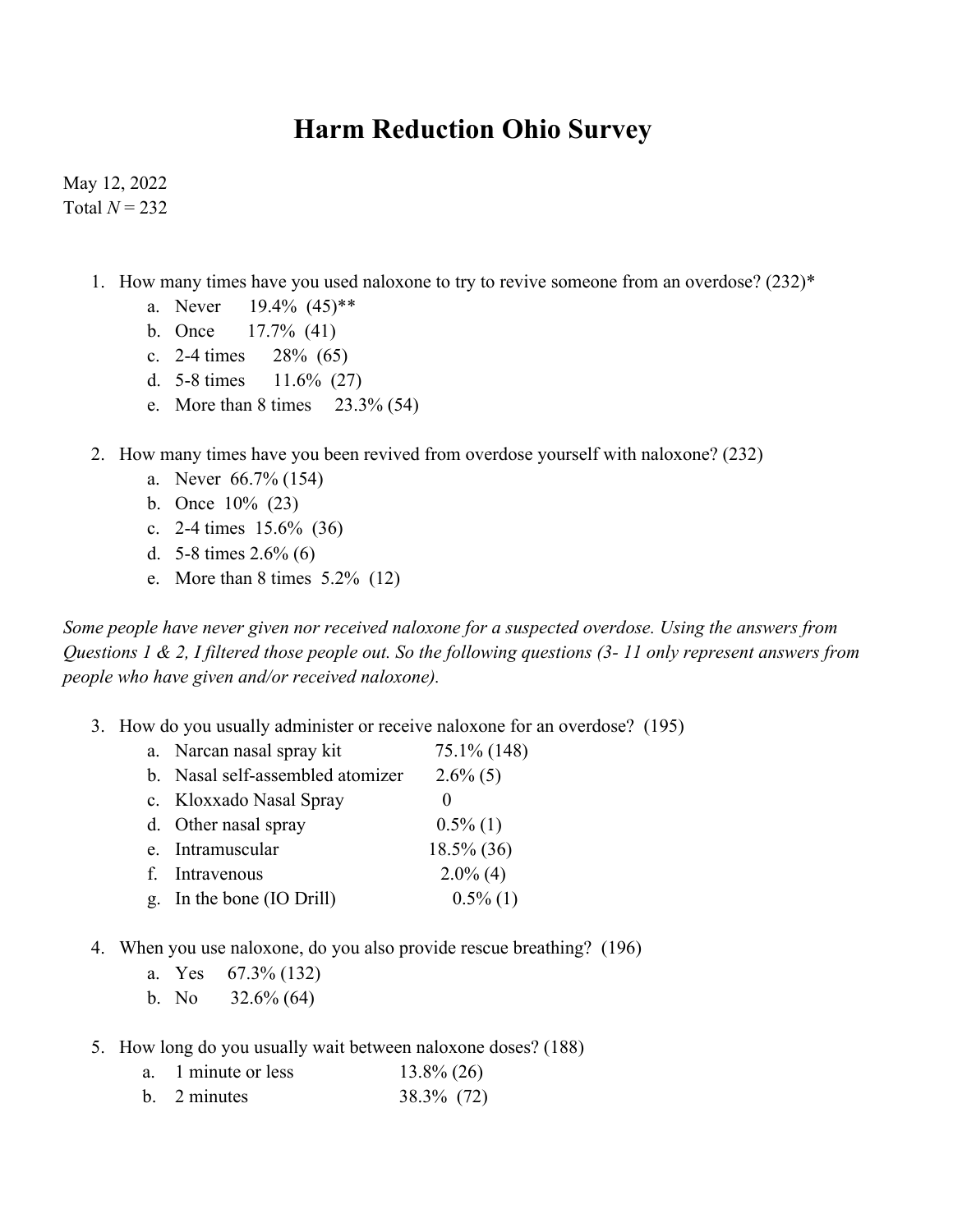| c. 3 minutes         | 27.7% (52)    |
|----------------------|---------------|
| d. 4 minutes or more | $13.8\%$ (26) |
| e. $N/A$             | $6.4\%$ (12)  |

6. In your personal experience of giving or receiving naloxone for an overdose, how many doses of naloxone does it take to revive someone? (187)

| a. One          | $15.7\%$ (31) |
|-----------------|---------------|
| b. Two          | 47.7% (94)    |
| c. Three        | 24.9% (49)    |
| d. Four         | $6.1\%$ (12)  |
| e. Five or more | $5.1\%$ (10)  |
| f. $N/A$        | $0.5\%$ (1)   |

7. During the last year or so,have you noticed that it takes more naloxone to revive someone than it used to? (187)

| a. No, it takes less                                  |               |
|-------------------------------------------------------|---------------|
| b. No, it's about like it's always been $14.7\%$ (29) |               |
| c. Yes, a little more                                 | $31\%$ (61)   |
| d. Yes, a lot more                                    | $26.4\%$ (52) |

- e. Yes, a lot more and I have more incidents when someone could not be revived on the scene of the overdose  $9.1\%$  (18)
- f. N/A  $16.2\%$  (32)

8. If you know, what is the primary drug used by people who need multiple doses of naloxone for revival? (Note: Any of these drugs might be mixed with fentanyl or carfentanil or another form of fentanyl) (192)

| a. Fentanyl without other drugs                      | $48.1\%$ (91) |
|------------------------------------------------------|---------------|
| b. Opiates including heroin, OxyContin, other pills  | 44.4% (84)    |
| c. Meth                                              | $2.6\%$ (5)   |
| d. Cocaine powder                                    | $1.0\%$ (2)   |
| e. Crack                                             |               |
| f. Other pills (benzos, xanax, MDMA, adderall, etc.) | $2.6\%$ (5)   |
| g. Other drugs                                       | $1\%$ (2)     |

9. Have you called for emergency assistance or taken someone to the hospital because of side effects from naloxone or because someone could not be revived? (Choose as many as apply) (195)

| a. No because I always call 911 or take the person to the hospital | $31.3\%$ (61) |
|--------------------------------------------------------------------|---------------|
| b. No                                                              | $44.2\%$ (76) |
| c. Yes, once or twice                                              | $22.6\%$ (44) |
| d. Yes, three or more times                                        | $7.2\%$ (14)  |